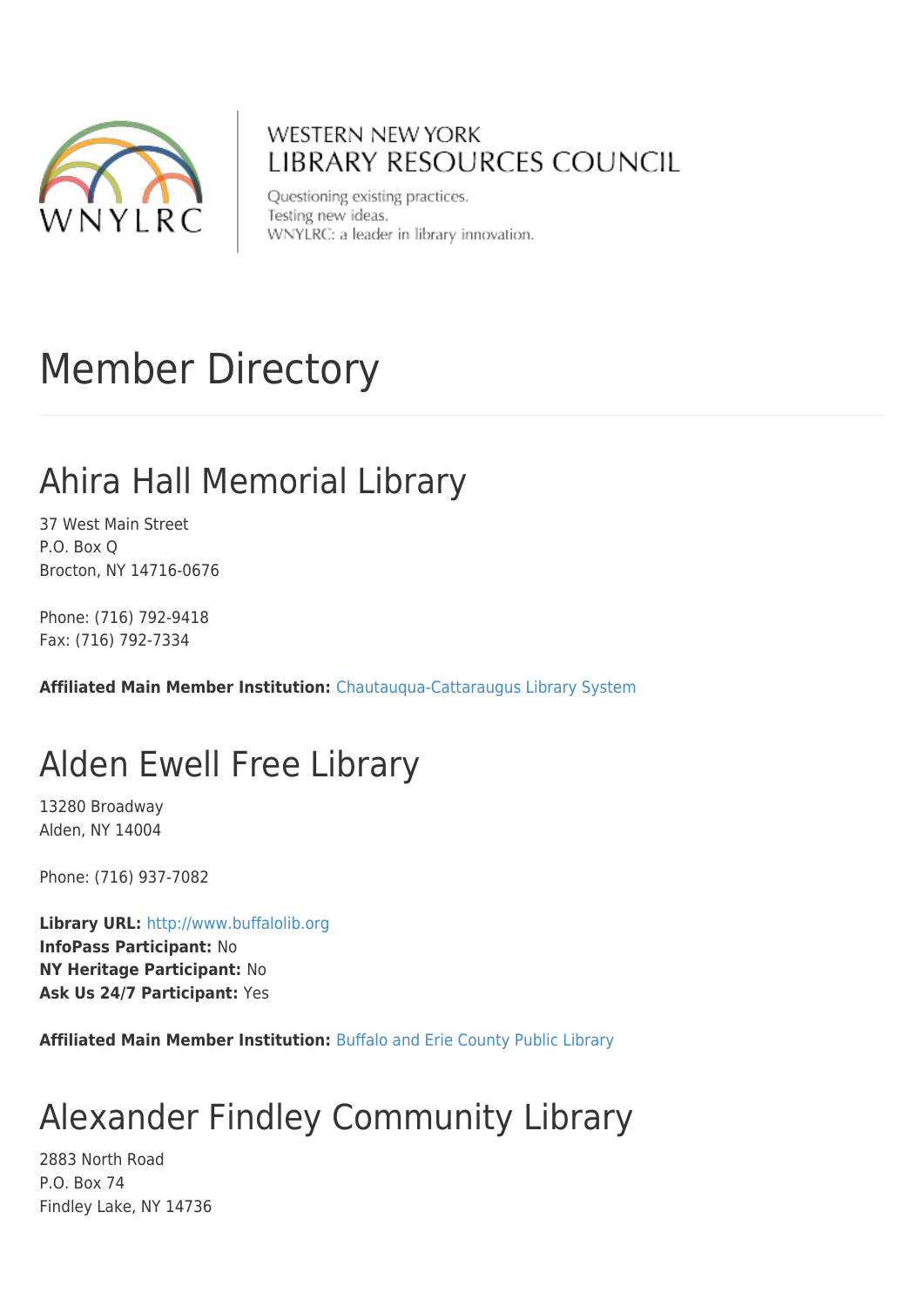Phone: (716) 769-6568 Fax: (716) 769-6568

**Affiliated Main Member Institution:** [Chautauqua-Cattaraugus Library System](http://www.wnylrc.org/membership/member/20)

### Allegany Public Library

90 West Main Street Allegany, NY 14706-1204

Phone: (716) 373-1056 Fax: (716) 373-1056

**Affiliated Main Member Institution:** [Chautauqua-Cattaraugus Library System](http://www.wnylrc.org/membership/member/20)

#### Amherst Audubon Branch Library

350 John J Audubon Pkwy Amherst, NY 14228

Phone: 689-4922 Fax: 689-6116

**Affiliated Main Member Institution:** [Buffalo and Erie County Public Library](http://www.wnylrc.org/membership/member/6)

## Amherst Clearfield Branch Library

770 Hopkins Road Williamsville, NY 14221-2321

Phone: 688-4955 Fax: 688-0281

**Affiliated Main Member Institution:** [Buffalo and Erie County Public Library](http://www.wnylrc.org/membership/member/6)

### Amherst Eggertsville Snyder Branch Library

4622 Main Street Snyder, NY 14226

Phone: 839-0700 Fax: 839-4277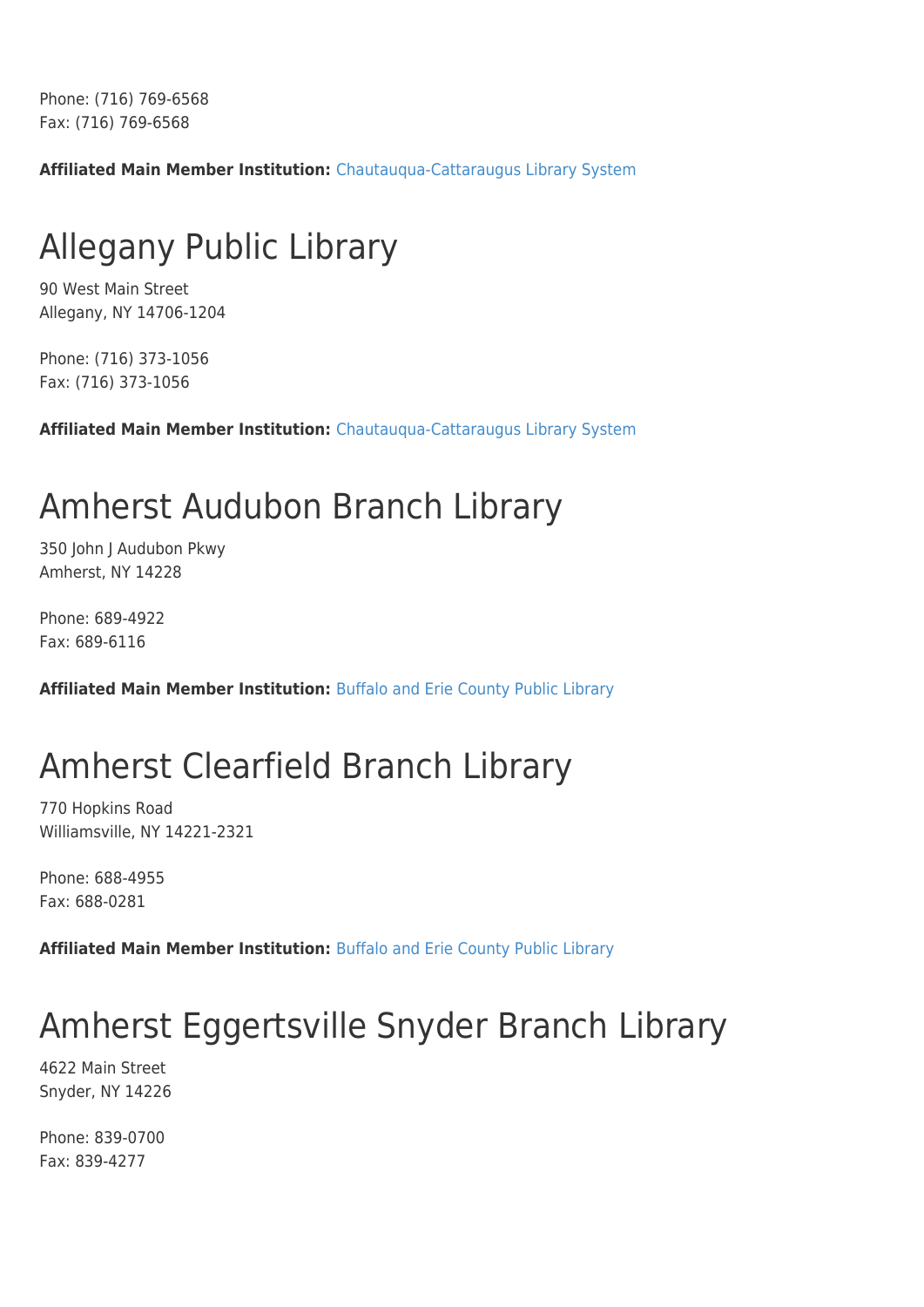**Affiliated Main Member Institution:** [Buffalo and Erie County Public Library](http://www.wnylrc.org/membership/member/6)

## Amherst Williamsville Branch Library

5571 Main Street Williamsville, NY 14221

Phone: 626-6176 Fax: 634-2927

**Affiliated Main Member Institution:** [Buffalo and Erie County Public Library](http://www.wnylrc.org/membership/member/6)

#### Anderson-Lee Library

43 Main Street Silver Creek, NY 14136-1416

Phone: (716) 934-3468 Fax: (716) 934-3037

**Affiliated Main Member Institution:** [Chautauqua-Cattaraugus Library System](http://www.wnylrc.org/membership/member/20)

### Angola Public Library

34 North Main Street Angola, NY 14006

Phone: 549-1271

**Affiliated Main Member Institution:** [Buffalo and Erie County Public Library](http://www.wnylrc.org/membership/member/6)

#### Ashville Free Library

2200 North Maple Street P.O. Box 379 Ashville, NY 14710-0379

Phone: (716) 763-9906 Fax: (716) 763-9906

**Affiliated Main Member Institution:** [Chautauqua-Cattaraugus Library System](http://www.wnylrc.org/membership/member/20)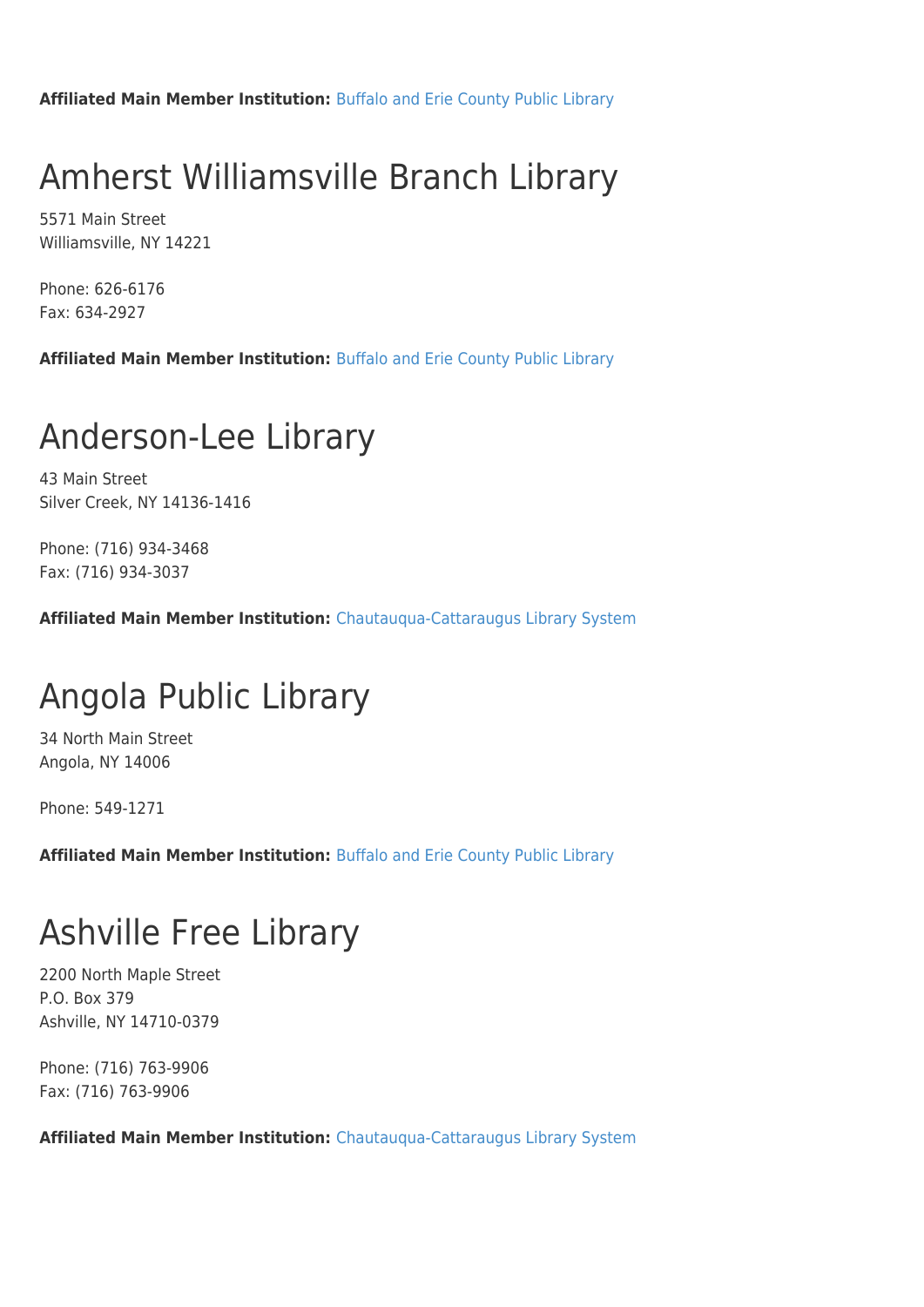## Aurora Town Public Library

550 Main Street East Aurora, NY 14052

Phone: (652) 444-0\_ Fax: (655) 587-5\_\_\_

**Affiliated Main Member Institution:** [Buffalo and Erie County Public Library](http://www.wnylrc.org/membership/member/6)

### Barker Public Library

8706 Main Street Barker, NY 14021-9691

Phone: (716) 795-3344

**Affiliated Main Member Institution:** [Nioga Library System](http://www.wnylrc.org/membership/member/59)

## Bemus Point Public Library

13 Main Street Bemus Point, NY 14712-0428

Phone: (716) 386-2274 Fax: (716) 386-2176

**Affiliated Main Member Institution:** [Chautauqua-Cattaraugus Library System](http://www.wnylrc.org/membership/member/20)

#### Blount Library

5 N Main Street Franklinville, NY 14737-1015

Phone: (716) 676-5715 Fax: (716) 676-5719

**Affiliated Main Member Institution:** [Chautauqua-Cattaraugus Library System](http://www.wnylrc.org/membership/member/20)

## Boston Free Library

9475 Boston State Road P.O. Box 200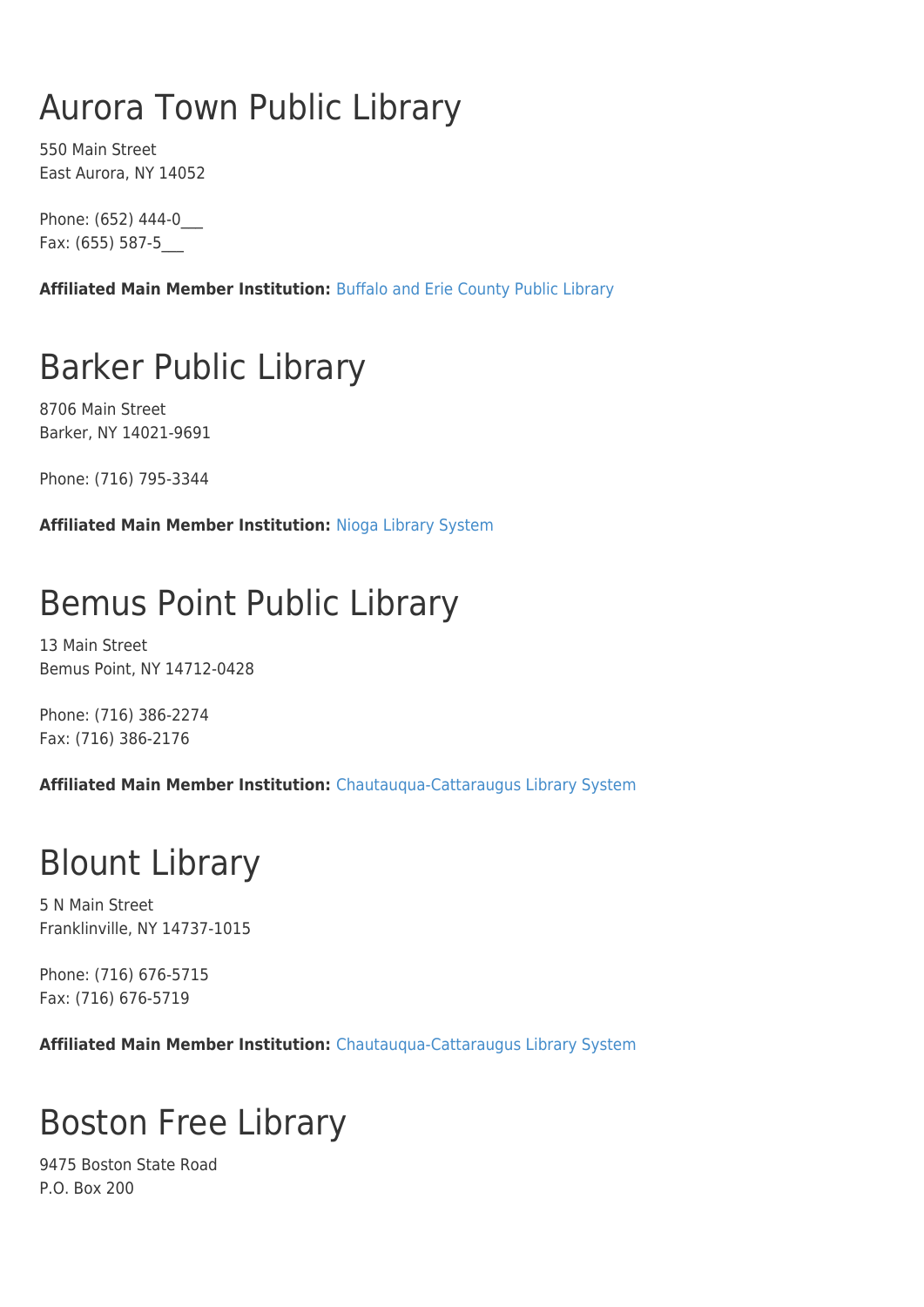Boston, NY 14025

Phone: 941-3516 Fax: 941-0941

**Affiliated Main Member Institution:** [Buffalo and Erie County Public Library](http://www.wnylrc.org/membership/member/6)

## Byron-Bergen Public Library

13 South Lake Avenue Bergen, NY 14416

Phone: (585) 494-1120

**Affiliated Main Member Institution:** [Nioga Library System](http://www.wnylrc.org/membership/member/59)

#### Cassadaga Branch Library

18 Maple Avenue Cassadaga, NY 14718-0384

Phone: (716) 595-3822 Fax: (716) 595-3822

**Affiliated Main Member Institution:** [Chautauqua-Cattaraugus Library System](http://www.wnylrc.org/membership/member/20)

#### Cattaraugus Free Library

21 Main Street Cattaraugus, NY 14719-1032

Phone: (716) 257-9500 Fax: (716) 257-9500

**Affiliated Main Member Institution:** [Chautauqua-Cattaraugus Library System](http://www.wnylrc.org/membership/member/20)

#### Central Library

1 Lafayette Square Buffalo, NY 14203

Phone: 716-858-8900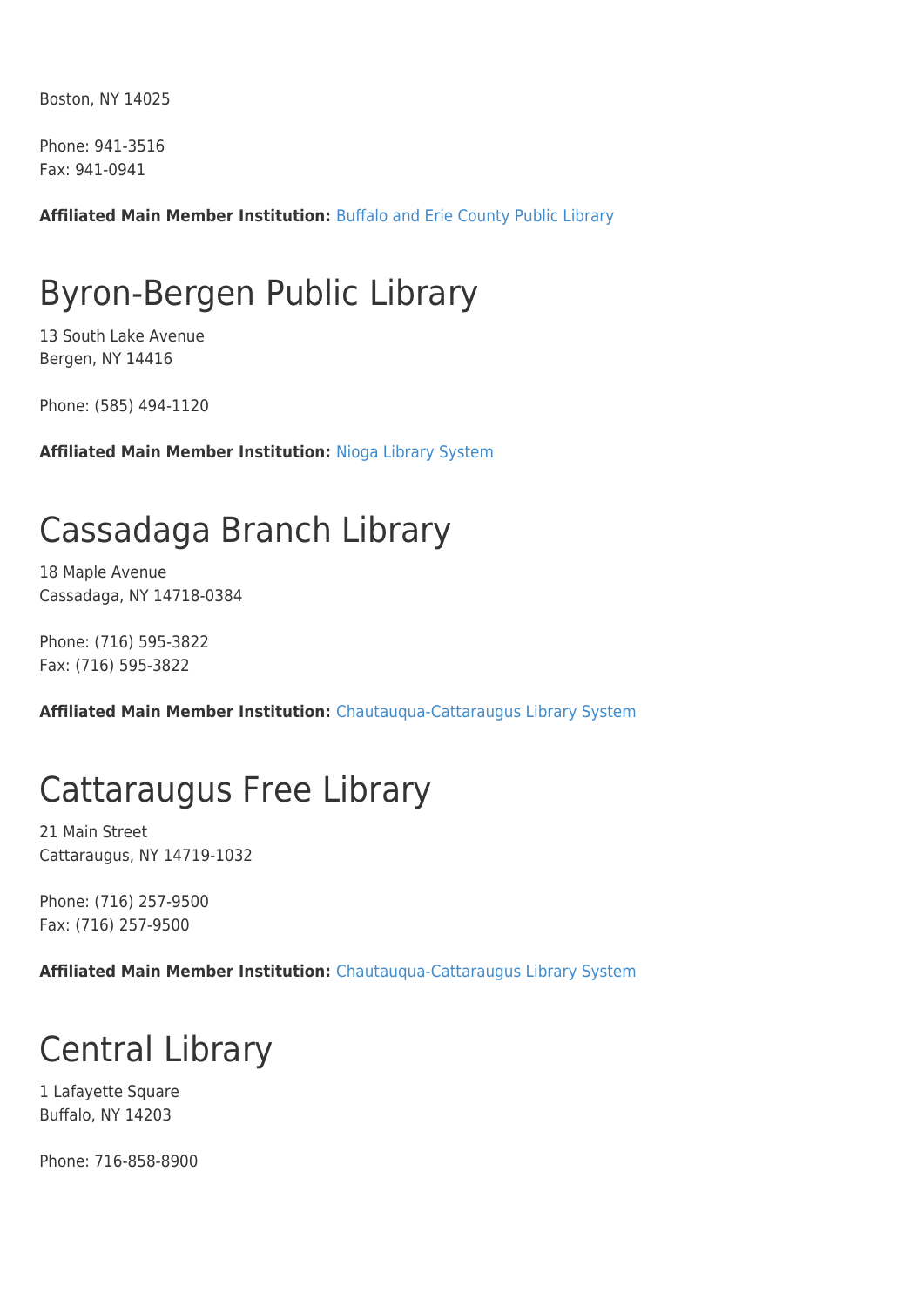**Affiliated Main Member Institution:** [Buffalo and Erie County Public Library](http://www.wnylrc.org/membership/member/6)

## Cheektowaga Public Library Julia Boyer Reinstein

1030 Losson Road Cheektowaga, NY 14225

Phone: 668-4991 Fax: 668-4806

**Affiliated Main Member Institution:** [Buffalo and Erie County Public Library](http://www.wnylrc.org/membership/member/6)

### Cheektowaga Public Library Reinstein Branch

2580 Harlem Road Cheektowaga, NY 14225

Phone: 892-8089 Fax: 892-3370

**Affiliated Main Member Institution:** [Buffalo and Erie County Public Library](http://www.wnylrc.org/membership/member/6)

### City of Tonawanda Public Library

333 Main Street Tonawanda, NY 14150

Fax: 693-0825

**Affiliated Main Member Institution:** [Buffalo and Erie County Public Library](http://www.wnylrc.org/membership/member/6)

#### Clarence Public Library

3 Town Place Clarence, NY 14031-1230

Phone: 741-2650 Fax: 741-1243

**Affiliated Main Member Institution:** [Buffalo and Erie County Public Library](http://www.wnylrc.org/membership/member/6)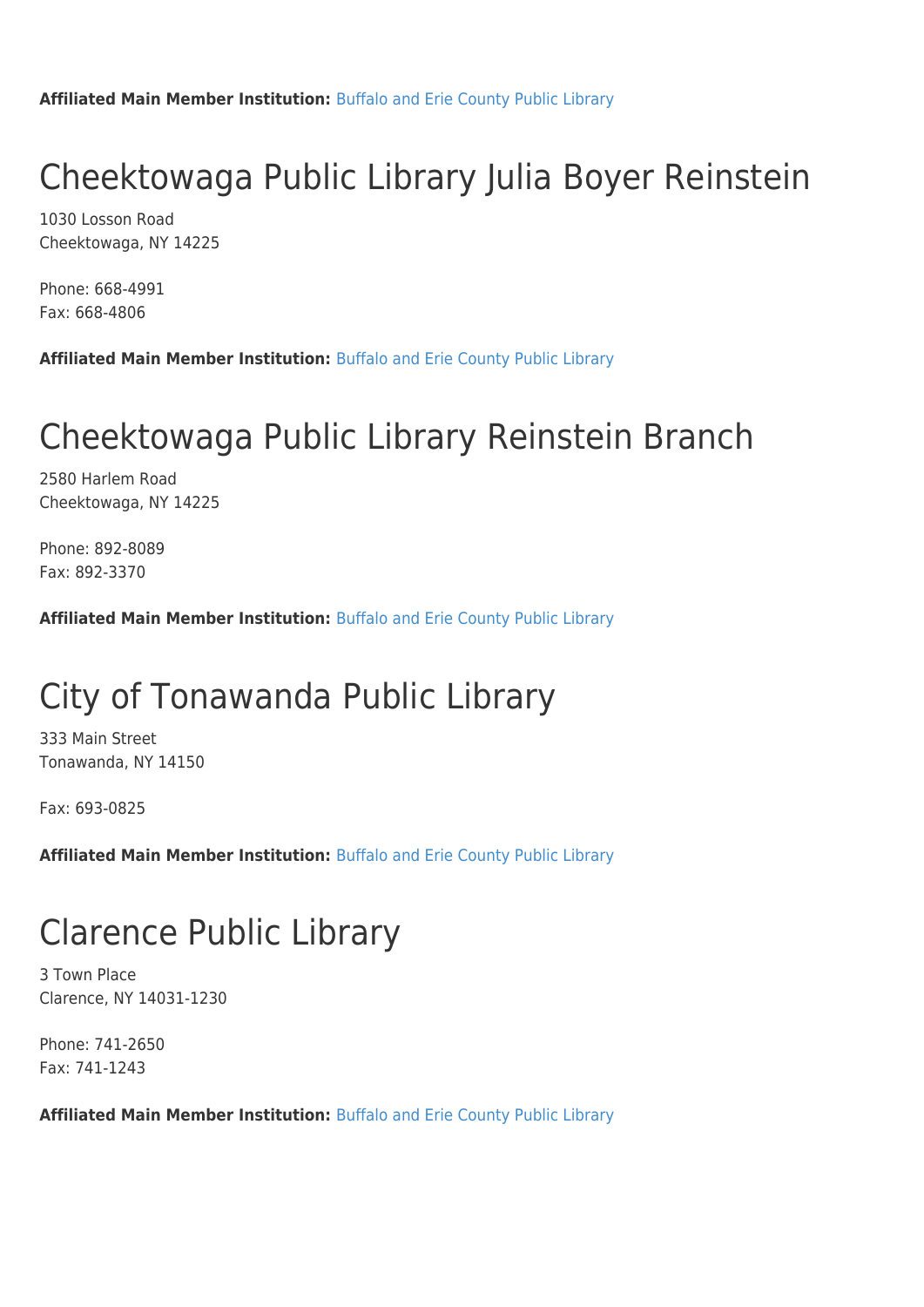## Clymer-French Creek Free Library

564 Clymer-Sherman Road Clymer, NY 14724-0068

Phone: (716) 355-8823 Fax: (716) 355-8823

**Affiliated Main Member Institution:** [Chautauqua-Cattaraugus Library System](http://www.wnylrc.org/membership/member/20)

## Collins Public Library

2341 Main Street P.O. Box 470 Collins, NY 14034-0470

Phone: 532-5129

**Affiliated Main Member Institution:** [Buffalo and Erie County Public Library](http://www.wnylrc.org/membership/member/6)

## Community Free Library - Holley

86 Public Square Holley, NY 14470

Phone: (585) 638-6987

**Affiliated Main Member Institution:** [Nioga Library System](http://www.wnylrc.org/membership/member/59)

#### Concord Public Library

18 Chapel Street Springville, NY 14141

Phone: 592-7742 Fax: 592-0399

**Affiliated Main Member Institution:** [Buffalo and Erie County Public Library](http://www.wnylrc.org/membership/member/6)

## Corfu Public Library

7 Maple Avenue Corfu, NY 14036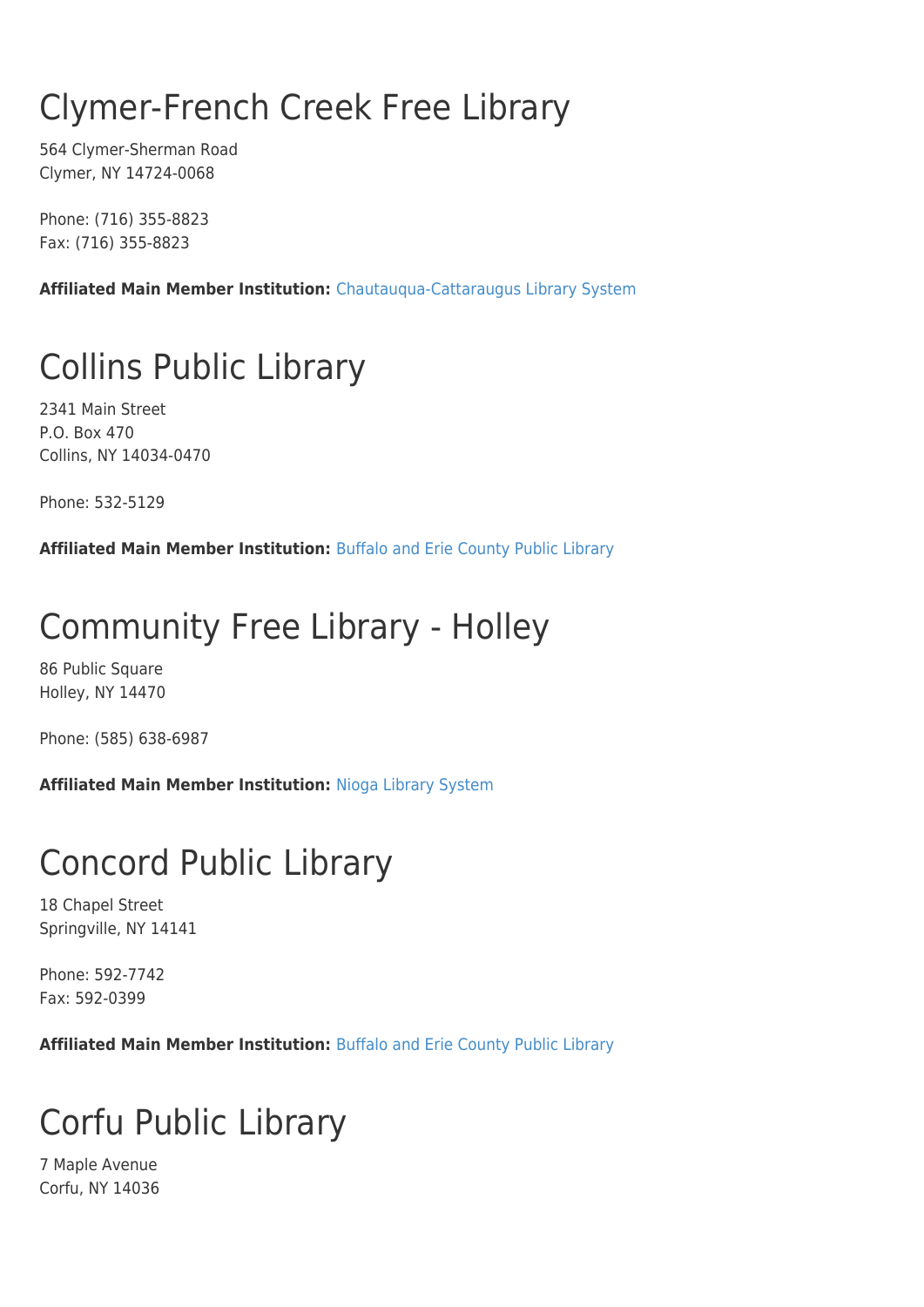Phone: (585) 599-3321

**Affiliated Main Member Institution:** [Nioga Library System](http://www.wnylrc.org/membership/member/59)

#### Crane Branch Library

633 Elmwood Avenue Buffalo, NY 14222

Phone: 883-6651 Fax: 883-6651

**Affiliated Main Member Institution:** [Buffalo and Erie County Public Library](http://www.wnylrc.org/membership/member/6)

#### Darwin R. Barker Library

7 Day Street Fredonia, NY 14063-1891

Phone: (716) 672-8051 Fax: (716) 679-3547

**Affiliated Main Member Institution:** [Chautauqua-Cattaraugus Library System](http://www.wnylrc.org/membership/member/20)

#### Delevan-Yorkshire Public Library

28 School Street Delevan, NY 14042-0185

Phone: (716) 492-1961 Fax: (716) 492-3398

**Affiliated Main Member Institution:** [Chautauqua-Cattaraugus Library System](http://www.wnylrc.org/membership/member/20)

#### Dudley Branch Library

2010 South Park Avenue Buffalo, NY 14220

Phone: 823-1854 Fax: 823-1854

**Affiliated Main Member Institution:** [Buffalo and Erie County Public Library](http://www.wnylrc.org/membership/member/6)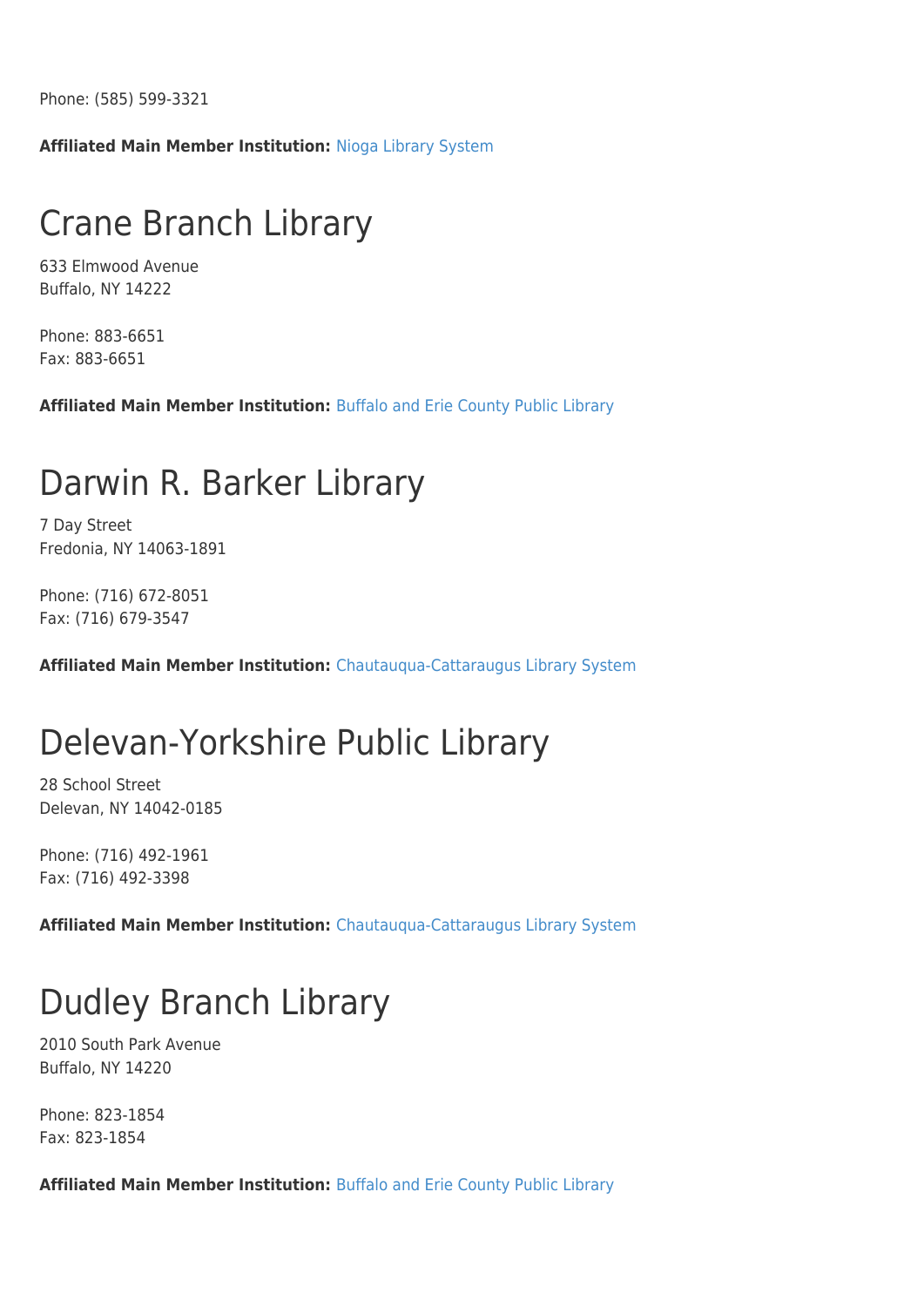## Dunkirk Public Library

536 Central Avenue Dunkirk, NY 14048-2517

Phone: (716) 366-2511 Fax: (716) 366-2525

**Affiliated Main Member Institution:** [Chautauqua-Cattaraugus Library System](http://www.wnylrc.org/membership/member/20)

## East Clinton Branch Library

1929 Clinton Street Buffalo, NY 14206

Phone: 823-5626 Fax: 823-5626

**Affiliated Main Member Institution:** [Buffalo and Erie County Public Library](http://www.wnylrc.org/membership/member/6)

## Eden Library

2901 East Church Street Eden, NY 14057

Phone: 992-4028

**Affiliated Main Member Institution:** [Buffalo and Erie County Public Library](http://www.wnylrc.org/membership/member/6)

### Ellicottville Memorial Library

6499 Maples Road Elicottville, NY 14731-1226

Phone: (716) 699-2842 Fax: (716) 699-5597

**Affiliated Main Member Institution:** [Chautauqua-Cattaraugus Library System](http://www.wnylrc.org/membership/member/20)

## Ellington Farman Library

760 Thornton Road PO Box 26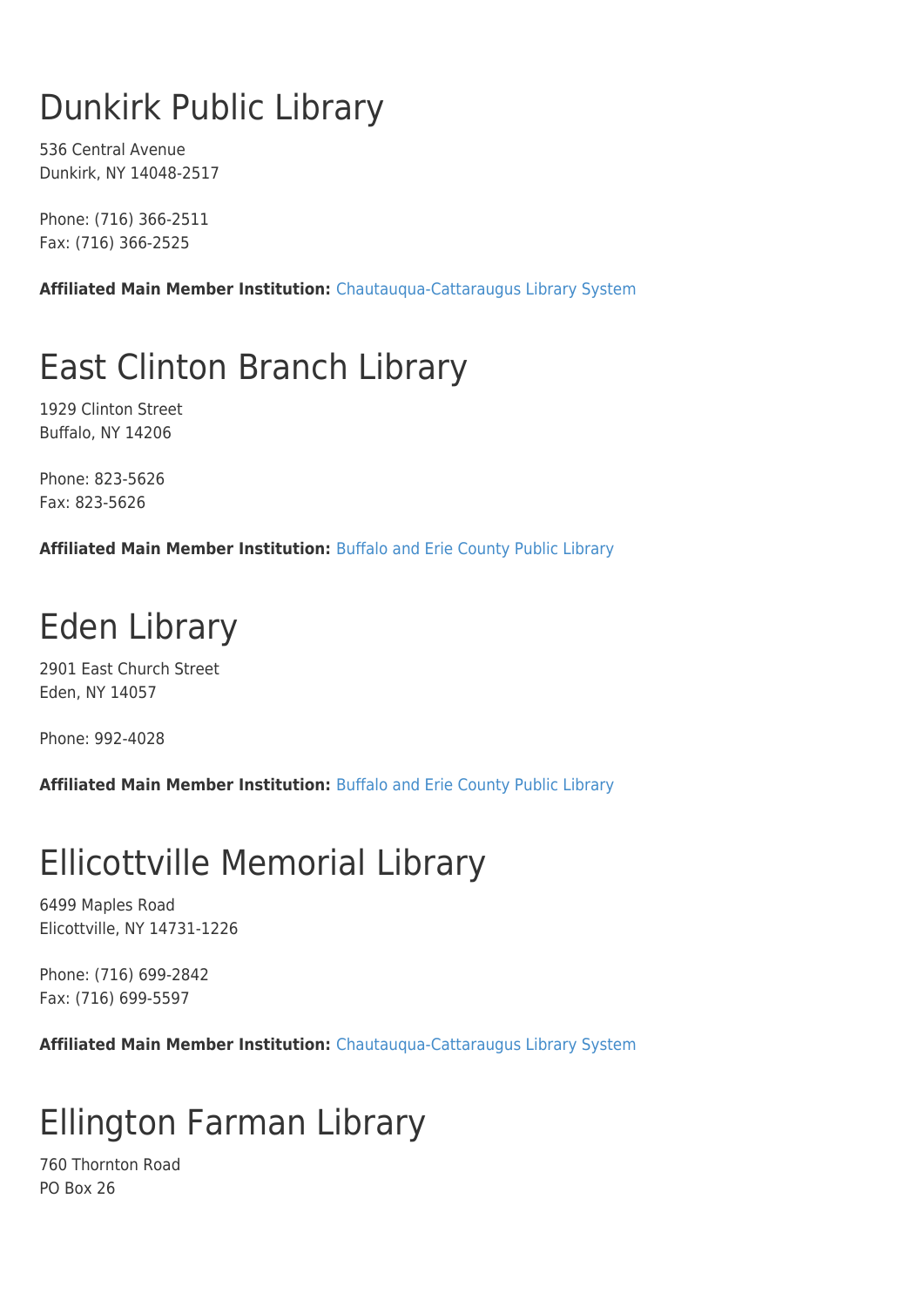Ellington, NY 14732-0026

Phone: (716) 287-2945 Fax: (716) 287-3694

**Affiliated Main Member Institution:** [Chautauqua-Cattaraugus Library System](http://www.wnylrc.org/membership/member/20)

### Elma Public Library

1860 Bowen Road Elma, NY 14059

Phone: 652-0381 Fax: 652-0381

**Affiliated Main Member Institution:** [Buffalo and Erie County Public Library](http://www.wnylrc.org/membership/member/6)

#### Falconer Public Library

101 W Main Street Falconer, NY 14733-1693

Phone: (716) 655-3504 Fax: (716) 488-9224

**Affiliated Main Member Institution:** [Chautauqua-Cattaraugus Library System](http://www.wnylrc.org/membership/member/20)

#### Fluvanna Free Library

3532 Fluvanna Avenue Ext Jamestown, NY 14701-9728

Phone: (716) 487-1773 Fax: (716) 708-4296

**Affiliated Main Member Institution:** [Chautauqua-Cattaraugus Library System](http://www.wnylrc.org/membership/member/20)

### Frank E. Merriweather Branch Library

1324 Jefferson Avenue Buffalo, NY 14208

Phone: 883-4418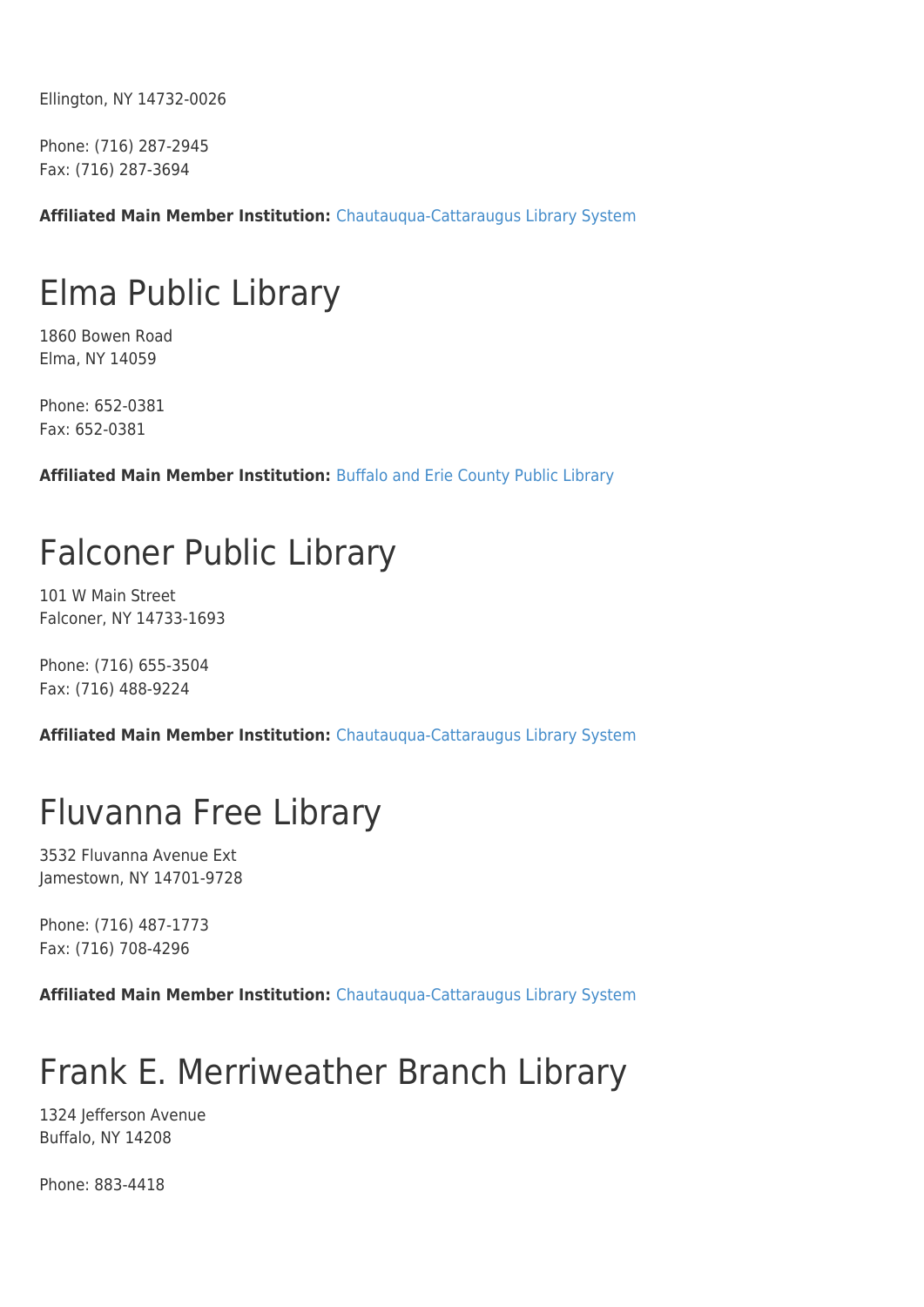**Affiliated Main Member Institution:** [Buffalo and Erie County Public Library](http://www.wnylrc.org/membership/member/6)

#### Gowanda Free Library

56 W Main Street Gowanda, NY 14070

Phone: (716) 532-3451 Fax: (716) 532-3415

**Affiliated Main Member Institution:** [Chautauqua-Cattaraugus Library System](http://www.wnylrc.org/membership/member/20)

#### Grand Island Memorial Library

1715 Bedell Road Grand Island, NY 14072

Phone: 773-7124 Fax: 774-1146

**Affiliated Main Member Institution:** [Buffalo and Erie County Public Library](http://www.wnylrc.org/membership/member/6)

#### Hamburg Public Library

102 S. Buffalo Street Hamburg, NY 14075

Phone: 649-4415 Fax: 649-4160

**Affiliated Main Member Institution:** [Buffalo and Erie County Public Library](http://www.wnylrc.org/membership/member/6)

#### Haxton Memorial Library

3 North Pearl Street Oakfield, NY 14125

Phone: (585) 948-9900

**Affiliated Main Member Institution:** [Nioga Library System](http://www.wnylrc.org/membership/member/59)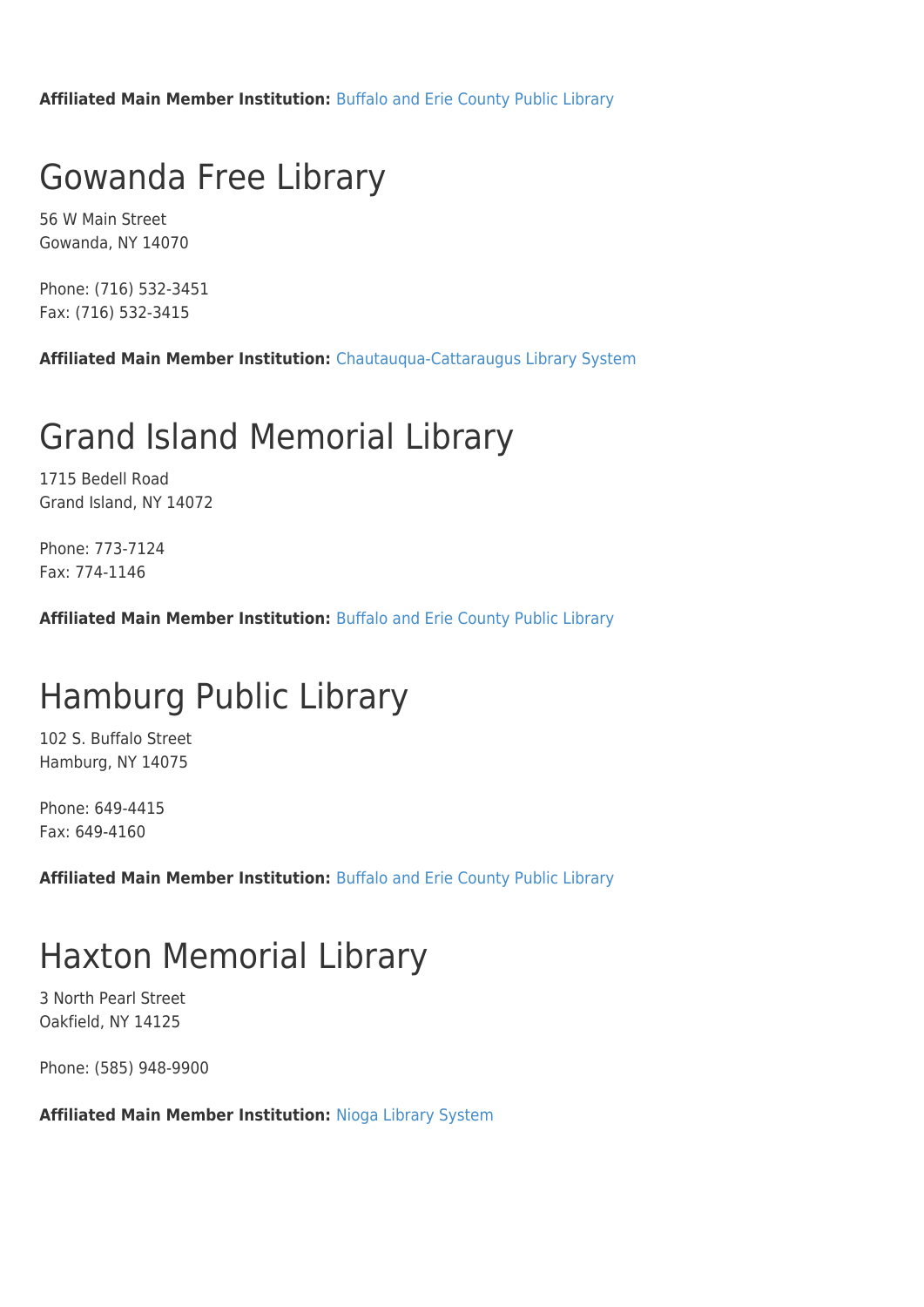## Hazeltine Public Library

891 Busti Sugar Grove Road Jamestown, NY 14701

Phone: (716) 487-1281 Fax: (716) 487-0760

**Affiliated Main Member Institution:** [Chautauqua-Cattaraugus Library System](http://www.wnylrc.org/membership/member/20)

## Hoag Library

134 South Main Street Albion, NY 14411

Phone: (585) 589-4246 Fax: (585) 589-2473

**Library URL:** <http://www.hoaglibrary.org> **Affiliated Main Member Institution:** [Nioga Library System](http://www.wnylrc.org/membership/member/59)

## Hollwedel Memorial Library

5 Woodrow Drive Pavillion, NY 14525

Phone: (585) 584-8843 Fax: (585) 584-8801

**Affiliated Main Member Institution:** [Nioga Library System](http://www.wnylrc.org/membership/member/59)

### Isaias Gonzalez-Soto Branch Library

280 Porter Avenue Buffalo, NY 14201

Phone: (716) 882-1537 Fax: (716) 882-1537

**Affiliated Main Member Institution:** [Buffalo and Erie County Public Library](http://www.wnylrc.org/membership/member/6)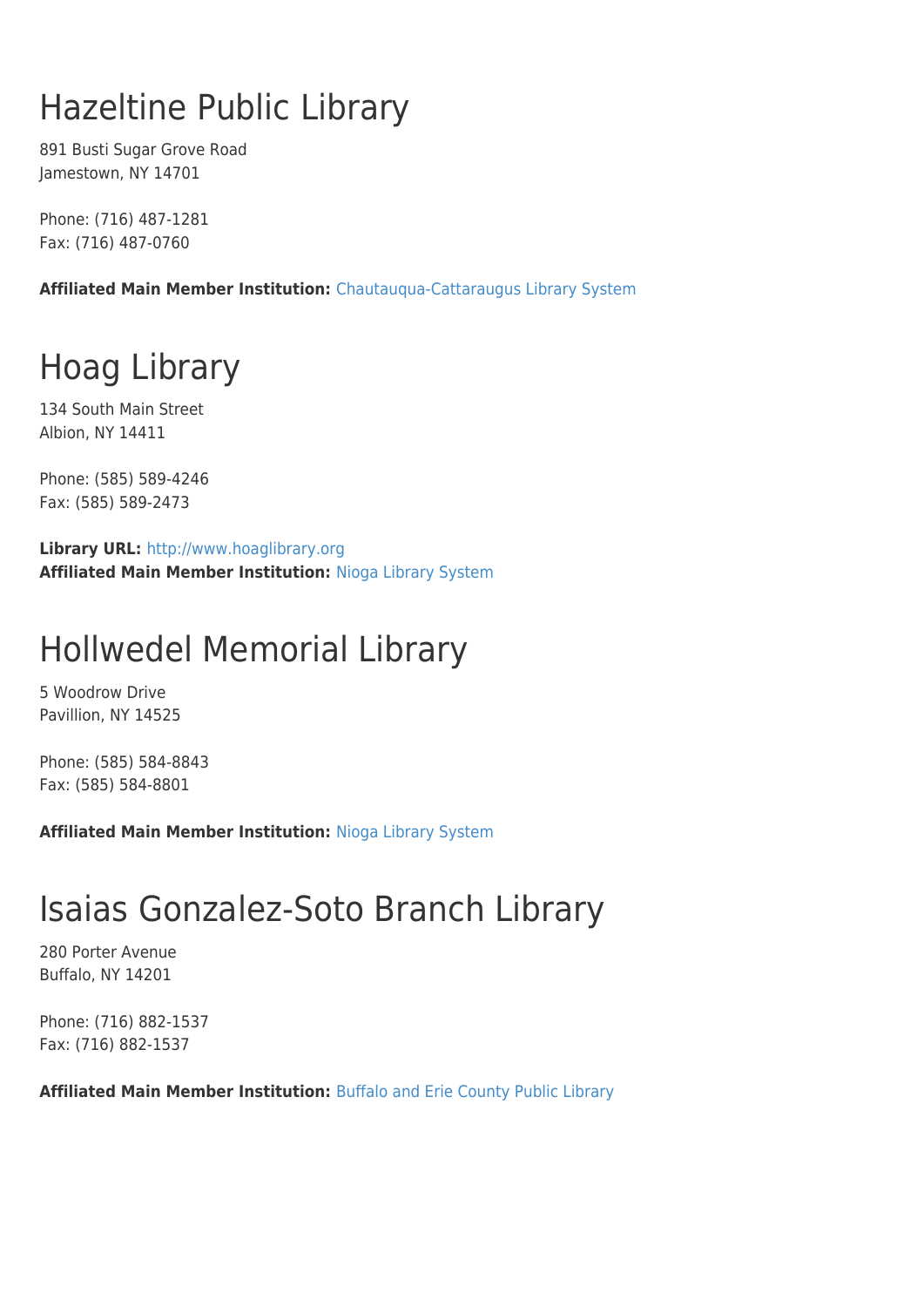## James Prendergast Library

509 Cherry Street Jamestown, NY 14701

Phone: (716) 484-7135 Fax: (716) 487-1148

**Affiliated Main Member Institution:** [Chautauqua-Cattaraugus Library System](http://www.wnylrc.org/membership/member/20)

## Kennedy Free Library

649 Second Street Kennedy, NY 14747-0008

Phone: (716) 267-4265 Fax: (716) 267-2049

**Affiliated Main Member Institution:** [Chautauqua-Cattaraugus Library System](http://www.wnylrc.org/membership/member/20)

## King Memorial Library

9538 Rt 16 Machias, NY 14101-0509

Phone: (716) 353-9915 Fax: (716) 353-4774

**Affiliated Main Member Institution:** [Chautauqua-Cattaraugus Library System](http://www.wnylrc.org/membership/member/20)

### Lackawanna Public Library

560 Ridge Road Lackawanna, NY 14218

Phone: 823-0630 Fax: 827-1997

**Affiliated Main Member Institution:** [Buffalo and Erie County Public Library](http://www.wnylrc.org/membership/member/6)

## Lake Shore Branch Library

S-4857 Lake Shore Drive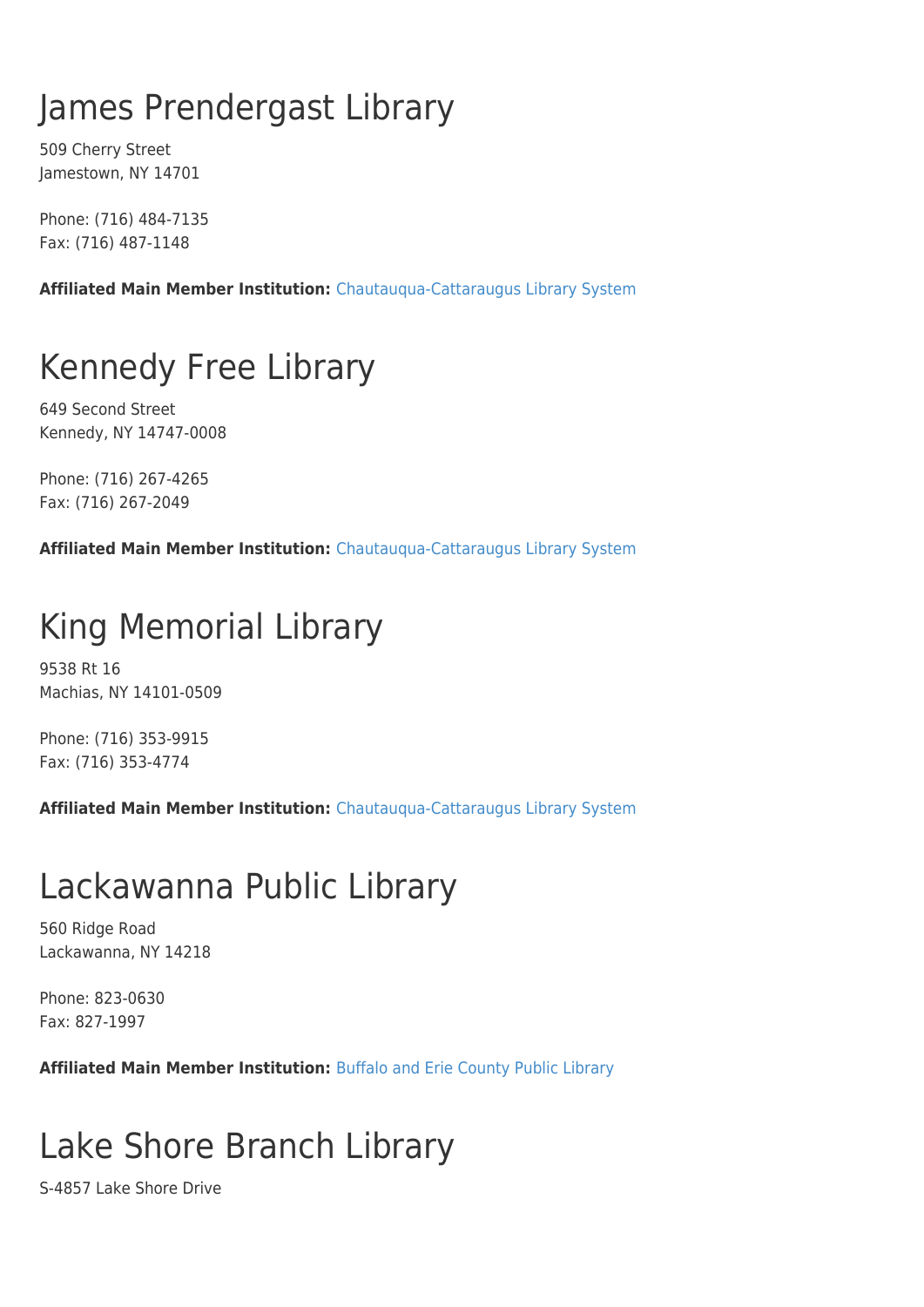Hamburg, NY 14075

Phone: 627-3017 Fax: 627-6505

**Affiliated Main Member Institution:** [Buffalo and Erie County Public Library](http://www.wnylrc.org/membership/member/6)

### Lakewood Memorial Library

12 W Summit Avenue Lakewood, NY 14750-1152

Phone: (716) 763-6234 Fax: (716) 763-3624

**Affiliated Main Member Institution:** [Chautauqua-Cattaraugus Library System](http://www.wnylrc.org/membership/member/20)

#### Lancaster Public Library

5466 Broadway Lancaster, NY 14086

Phone: 683-1197 Fax: 686-0749

**Affiliated Main Member Institution:** [Buffalo and Erie County Public Library](http://www.wnylrc.org/membership/member/6)

#### Lee-Whedon Memorial Library

620 West Avenue Medina, NY 14103

Phone: (585) 798-3430 Fax: (585) 798-4398

**Affiliated Main Member Institution:** [Nioga Library System](http://www.wnylrc.org/membership/member/59)

## Leroy R. Coles, Jr. Branch Library

1187 East Delevan Avenue Buffalo, NY 14215

Phone: (716) 896-4433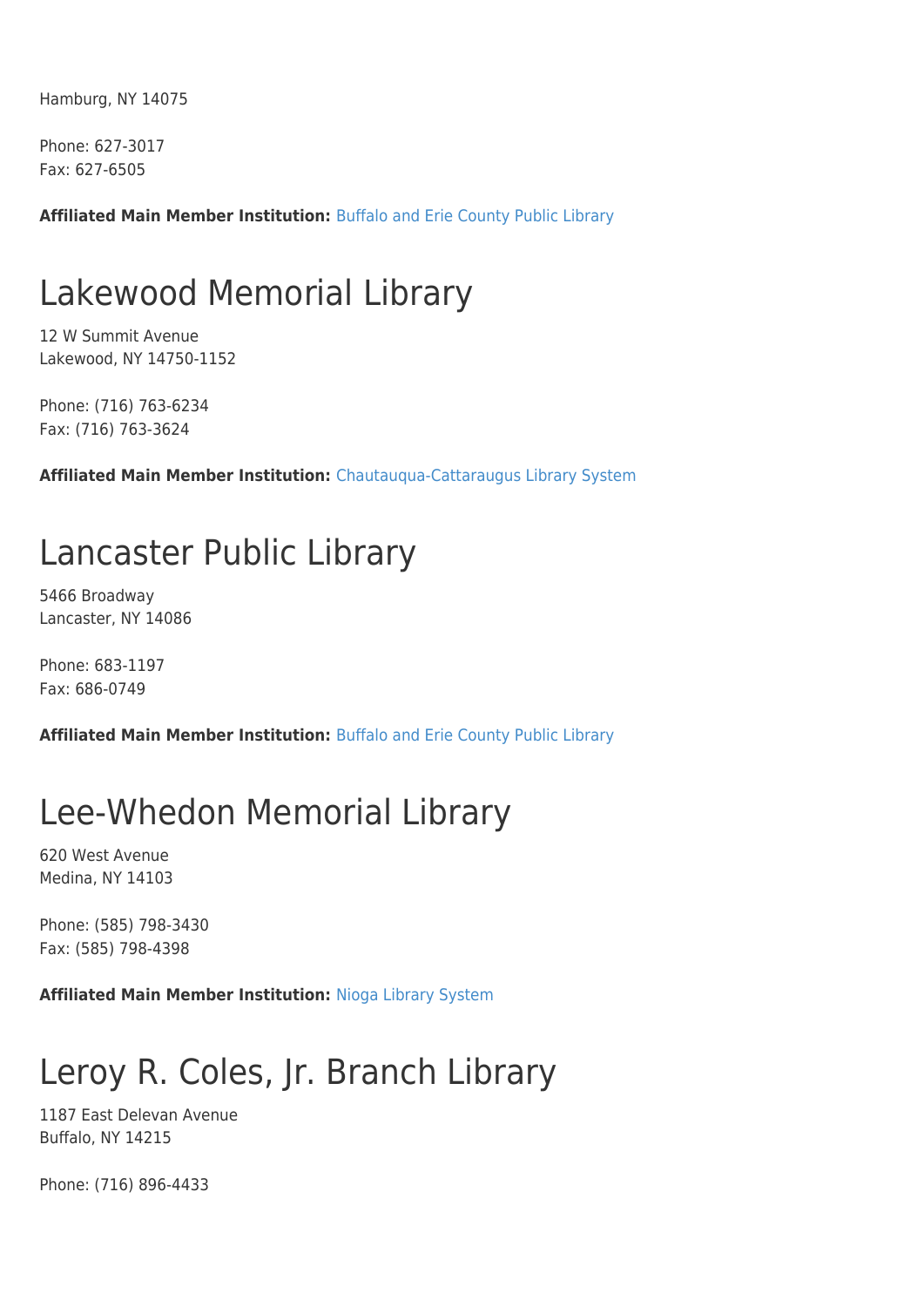Fax: (716) 896-4433

**Affiliated Main Member Institution:** [Buffalo and Erie County Public Library](http://www.wnylrc.org/membership/member/6)

#### Lewiston Public Library

305 South Eighth Street Lewiston, NY 14092

Phone: (716) 754-4720 Fax: (716) 754-7386

**Affiliated Main Member Institution:** [Nioga Library System](http://www.wnylrc.org/membership/member/59)

#### Lockport Public Library

23 East Avenue Lockport, NY 14094-0475

Phone: (716) 433-5935

**Affiliated Main Member Institution:** [Nioga Library System](http://www.wnylrc.org/membership/member/59)

#### Marilla Free Library

11637 Bullis Road Marilla, NY 14102-0096

Phone: 652-7449 Fax: 652-2327

**Affiliated Main Member Institution:** [Buffalo and Erie County Public Library](http://www.wnylrc.org/membership/member/6)

#### Mary E. Seymour Memorial Library

22 N Main Street Stockton, NY 14784-0128

Phone: (716) 595-3323 Fax: (716) 595-3323

**Affiliated Main Member Institution:** [Chautauqua-Cattaraugus Library System](http://www.wnylrc.org/membership/member/20)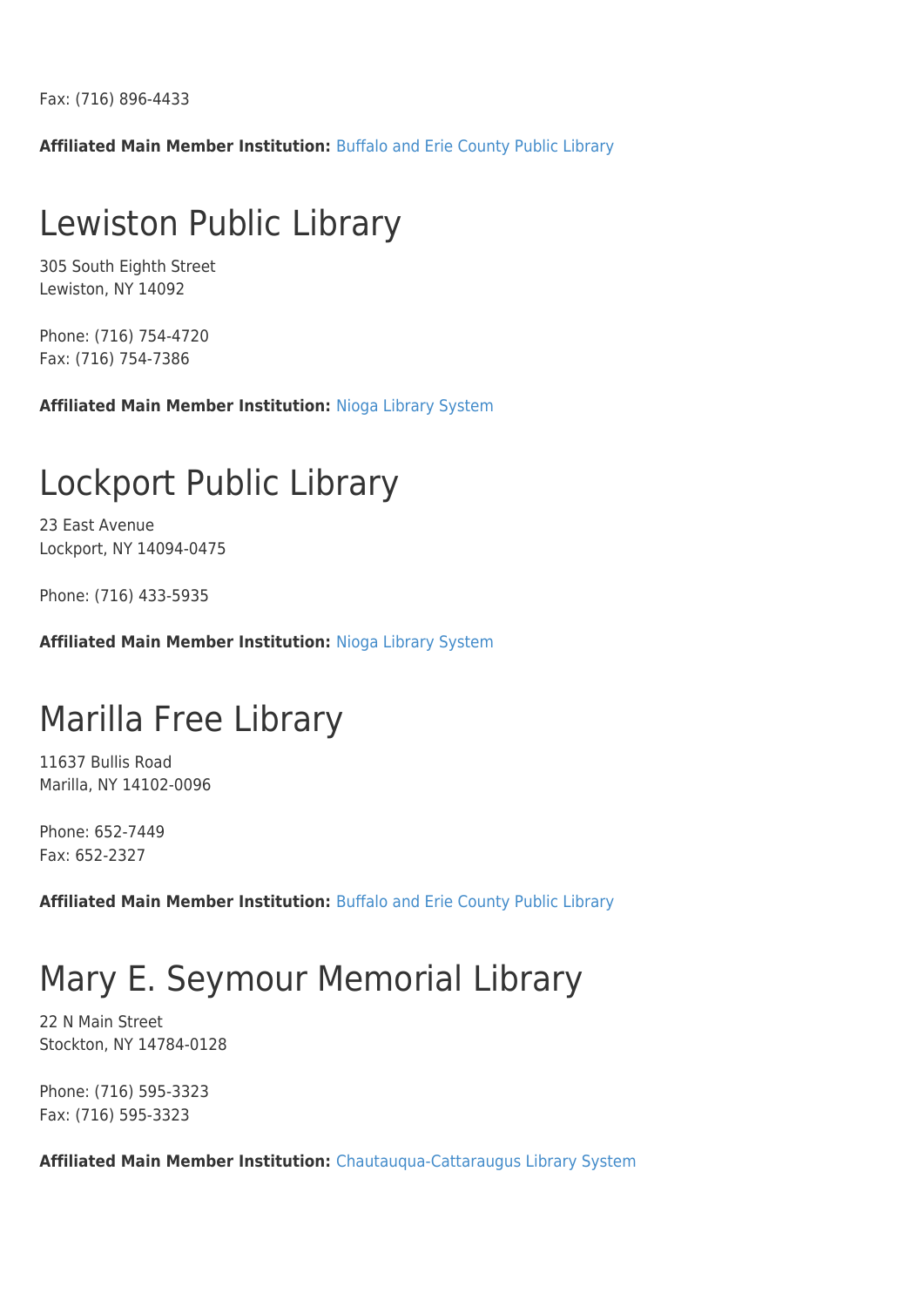## Mayville Library

92 S Erie Street Mayville, NY 14757-1195

Phone: (716) 753-7362 Fax: (716) 753-7360

**Affiliated Main Member Institution:** [Chautauqua-Cattaraugus Library System](http://www.wnylrc.org/membership/member/20)

## Memorial Library of Little Valley

110 Rock City Street Little Valley, NY 14755-1252

Phone: (716) 938-6301 Fax: (716) 938-6301

**Affiliated Main Member Institution:** [Chautauqua-Cattaraugus Library System](http://www.wnylrc.org/membership/member/20)

## Minerva Free Library

116 Miller Street Sherman, NY 14781-0588

Phone: (716) 761-6378 Fax: (716) 761-6335

**Affiliated Main Member Institution:** [Chautauqua-Cattaraugus Library System](http://www.wnylrc.org/membership/member/20)

## Myers Memorial Library

6 Falconer St Frewsburg, NY 14738-0559

Phone: (716) 569-5515 Fax: (716) 569-2605

**Affiliated Main Member Institution:** [Chautauqua-Cattaraugus Library System](http://www.wnylrc.org/membership/member/20)

### Newfane Public Library

2761 Maple Avenue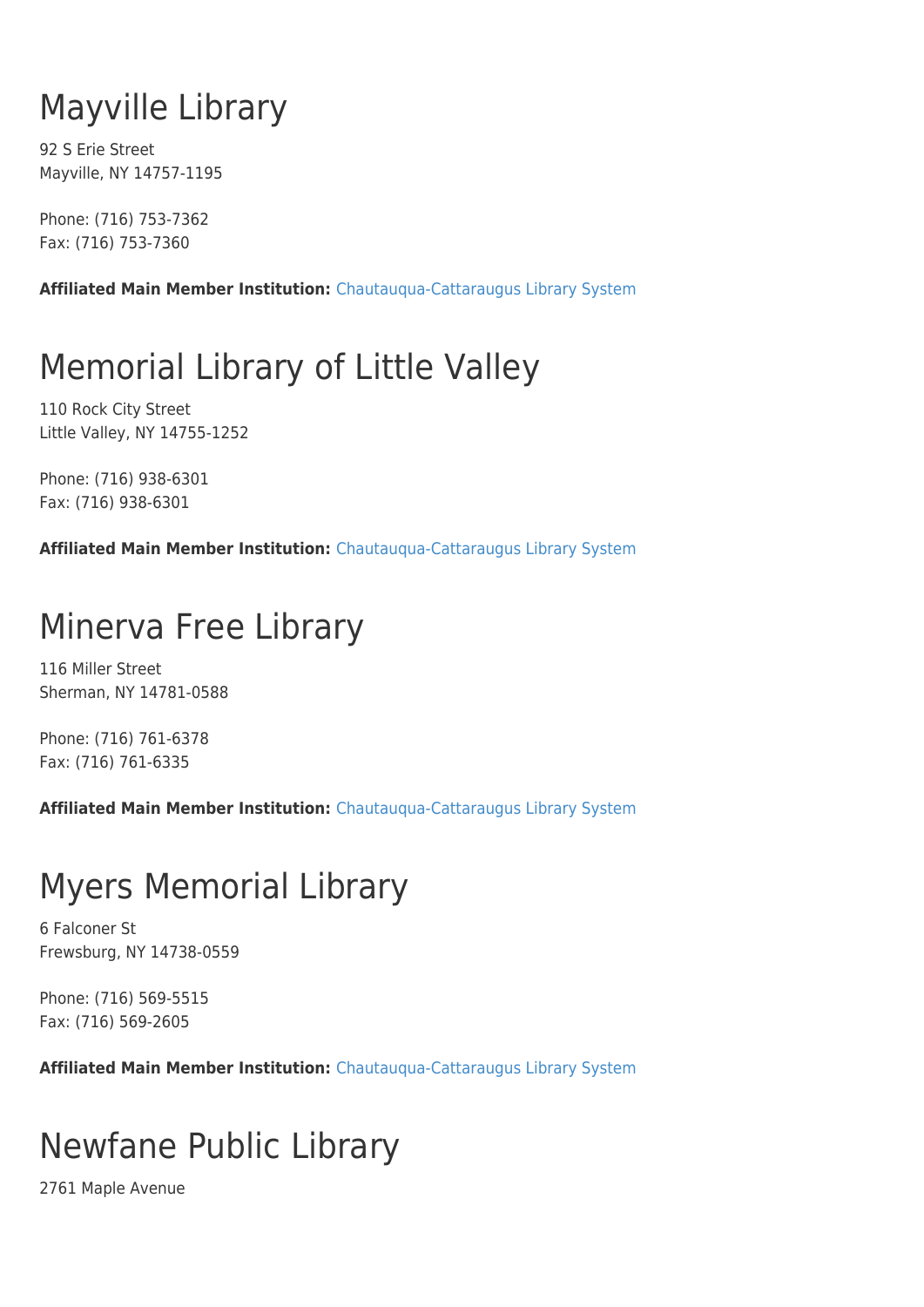Newfane, NY 14108

Phone: (716) 778-9344

**Affiliated Main Member Institution:** [Nioga Library System](http://www.wnylrc.org/membership/member/59)

#### Newstead Public Library

33 Main Street Akron, NY 14001

Phone: 542-2327

**Affiliated Main Member Institution:** [Buffalo and Erie County Public Library](http://www.wnylrc.org/membership/member/6)

#### Niagara Falls Public Library

1425 Main Street Niagara Falls, NY 14305

Phone: (716) 286-4894

**Affiliated Main Member Institution:** [Nioga Library System](http://www.wnylrc.org/membership/member/59)

#### Niagara Falls Public Library - LaSalle Branch

8728 Buffalo Avenue Niagara Falls, NY 14304

Phone: (716) 283-8309

**Affiliated Main Member Institution:** [Nioga Library System](http://www.wnylrc.org/membership/member/59)

#### North Collins Public Library

2095 School Street P.O.Box 730 North Collins, NY 14111

Phone: 337-3211 Fax: 337-0647

**Affiliated Main Member Institution:** [Buffalo and Erie County Public Library](http://www.wnylrc.org/membership/member/6)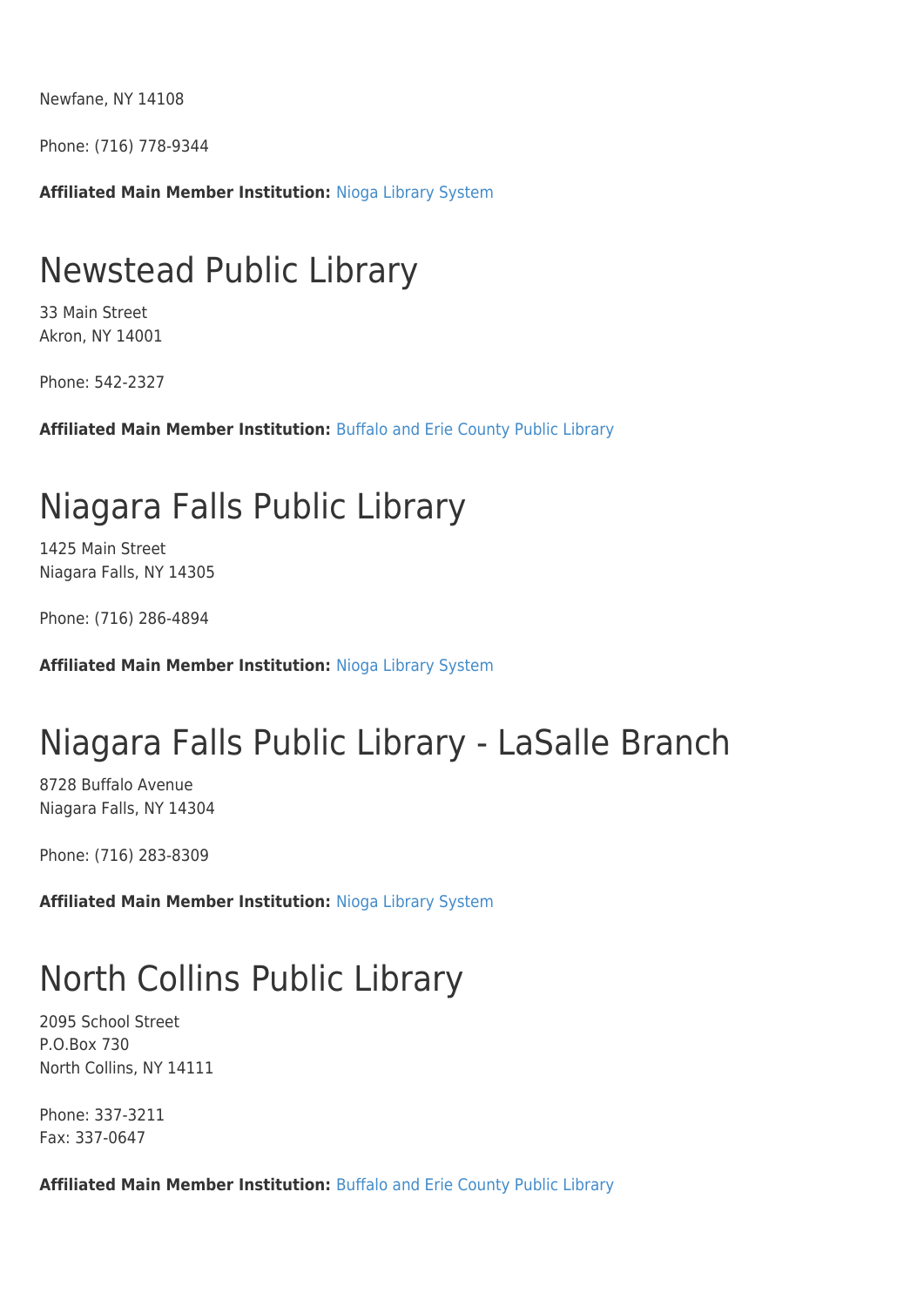## North Park Branch Library

975 Hertel Avenue Buffalo, NY 14216

Phone: 875-3748 Fax: 875-3748

**Affiliated Main Member Institution:** [Buffalo and Erie County Public Library](http://www.wnylrc.org/membership/member/6)

## North Tonawanda Public Library

505 Meadow Drive North Tonawanda, NY 14120

Phone: (716) 693-4132 Fax: (716) 693-0719

**Affiliated Main Member Institution:** [Nioga Library System](http://www.wnylrc.org/membership/member/59)

## Olean Public Library

134 N Second Street Olean, NY 14760-2583

Phone: (716) 372-0200 Fax: (716) 372-8651

**Affiliated Main Member Institution:** [Chautauqua-Cattaraugus Library System](http://www.wnylrc.org/membership/member/20)

### Orchard Park Public Library

S-4570 South Buffalo Road Orchard Park, NY 14127

Phone: 662-9851 Fax: 667-3098

**Affiliated Main Member Institution:** [Buffalo and Erie County Public Library](http://www.wnylrc.org/membership/member/6)

## Patterson Library

40 S Portage Street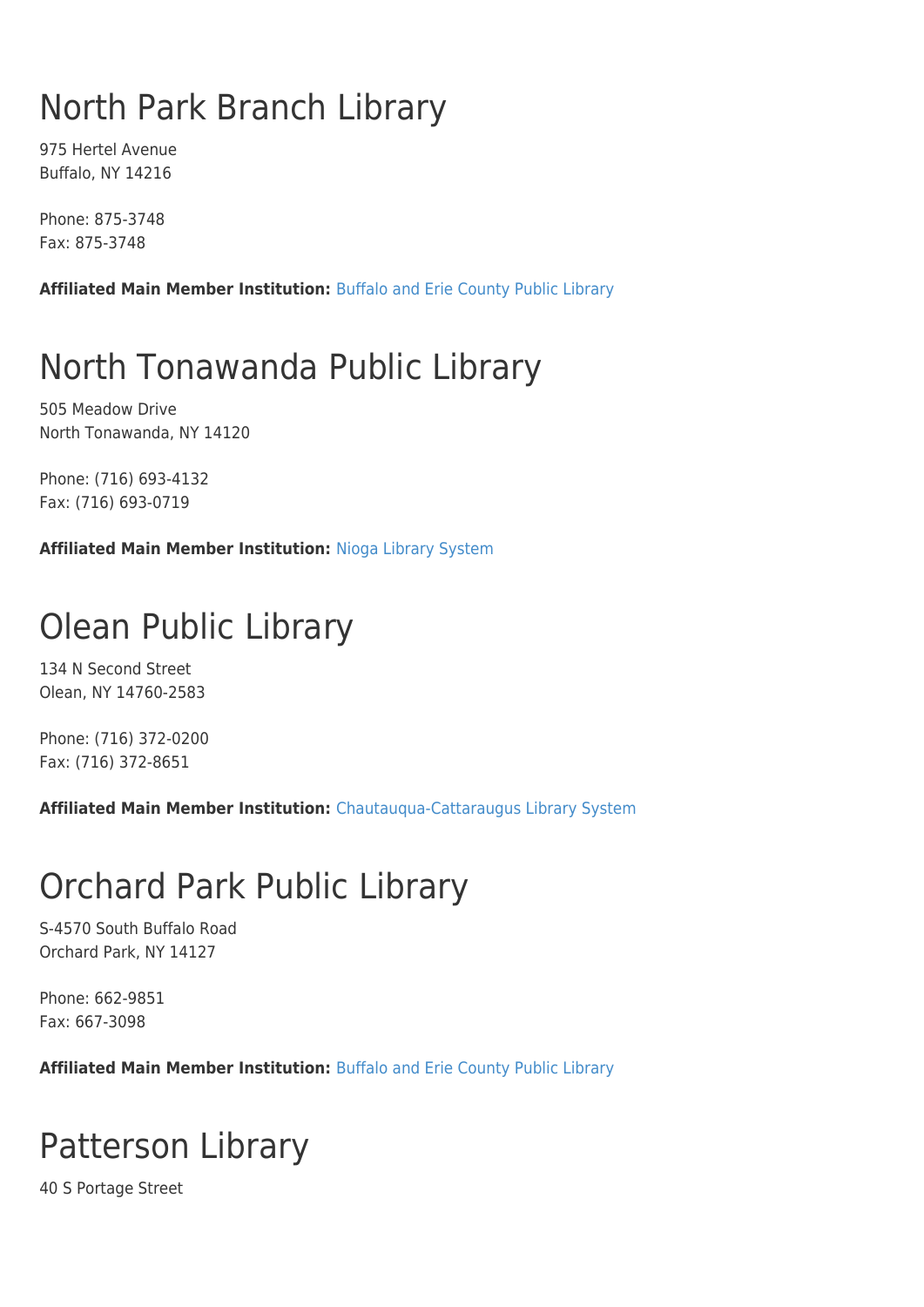Westfield, NY 14787-1496

Phone: (716) 326-2154 Fax: (716) 326-2554

**Affiliated Main Member Institution:** [Chautauqua-Cattaraugus Library System](http://www.wnylrc.org/membership/member/20)

### Portville Free Library

2 N Main Street Portville, NY 14770-0482

Phone: (716) 933-8441 Fax: (716) 933-7020

**Affiliated Main Member Institution:** [Chautauqua-Cattaraugus Library System](http://www.wnylrc.org/membership/member/20)

## Randolph Library

26 Jamestown Street Randolph, NY 14772-1121

Phone: (716) 358-3712 Fax: (716) 358-2039

**Affiliated Main Member Institution:** [Chautauqua-Cattaraugus Library System](http://www.wnylrc.org/membership/member/20)

#### Ransomville Free Library

3733 Ransomville Road Ransomville, NY 14131

Phone: (716) 791-4073 Fax: (716) 791-4073

**Affiliated Main Member Institution:** [Nioga Library System](http://www.wnylrc.org/membership/member/59)

#### Richmond Memorial Library

19 Ross Street Batavia, NY 14020

Phone: (585) 343-9550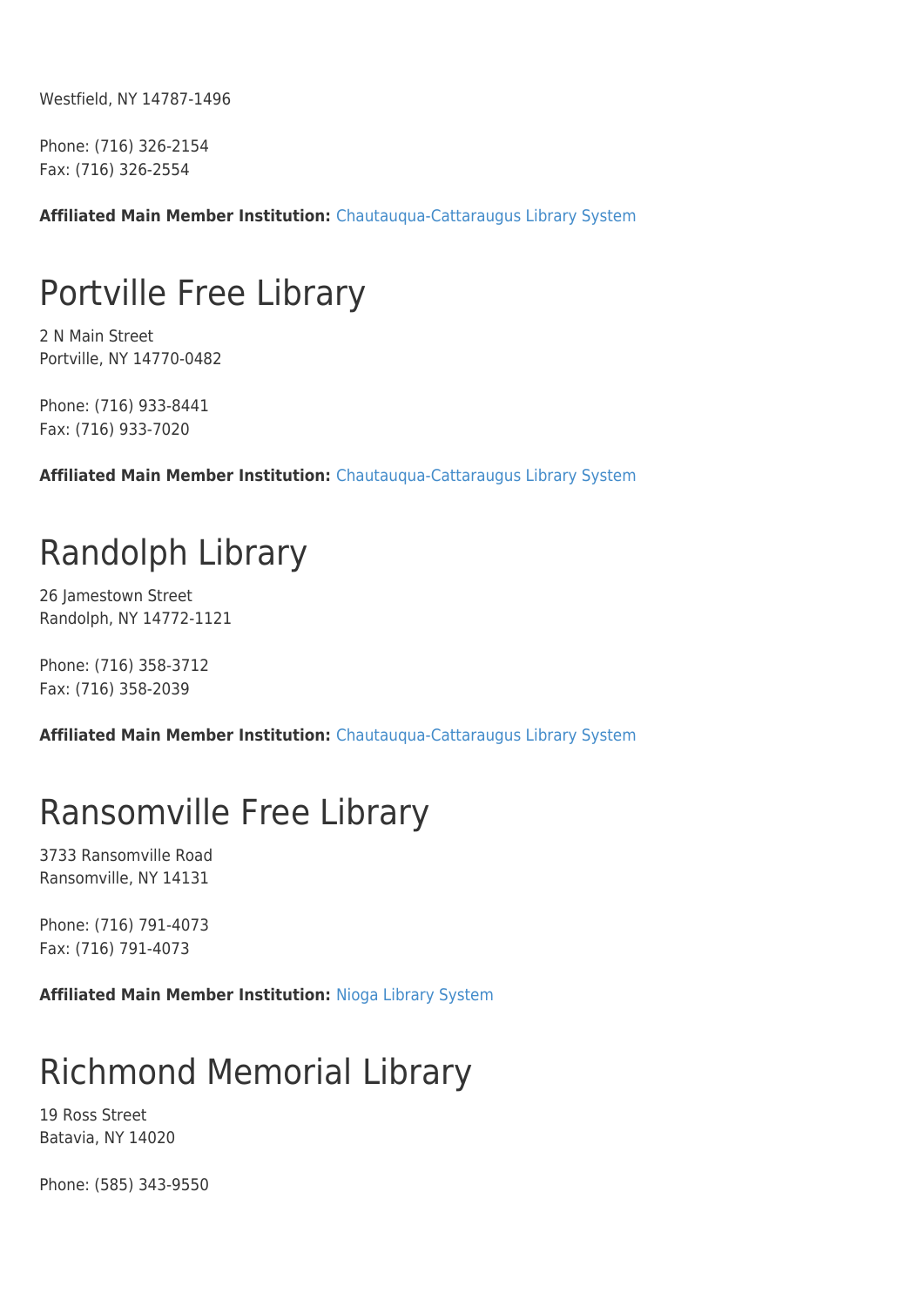**Affiliated Main Member Institution:** [Nioga Library System](http://www.wnylrc.org/membership/member/59)

## Ripley Free Library

64 W Main Street Ripley, NY 14775-0808

Phone: (716) 736-3913 Fax: (716) 736-3923

**Affiliated Main Member Institution:** [Chautauqua-Cattaraugus Library System](http://www.wnylrc.org/membership/member/20)

#### Riverside Branch Library

820 Tonawanda Street Buffalo, NY 14207

Phone: 875-0562 Fax: 875-0562

**Affiliated Main Member Institution:** [Buffalo and Erie County Public Library](http://www.wnylrc.org/membership/member/6)

### Royalton Hartland Community Library

9 S. Vernon Street Middleport, NY 14105

Phone: (716) 735-3281

**Affiliated Main Member Institution:** [Nioga Library System](http://www.wnylrc.org/membership/member/59)

#### Salamanca Public Library

155 Wildwood Avenue Salamanca, NY 14779-1576

Phone: (716) 945-1890 Fax: (716) 945-2714

**Affiliated Main Member Institution:** [Chautauqua-Cattaraugus Library System](http://www.wnylrc.org/membership/member/20)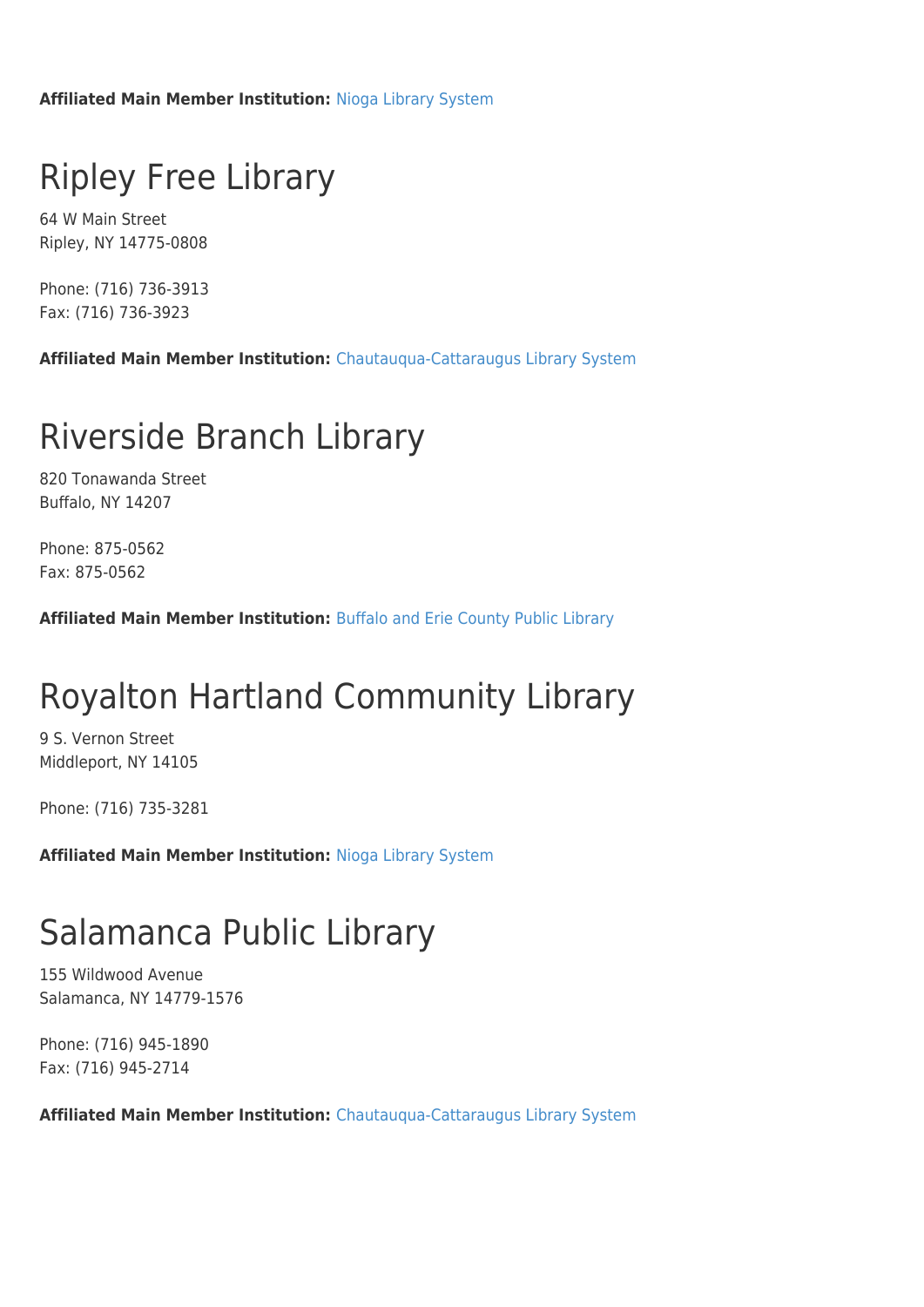## Sanborn-Pekin Free Library

5884 West St. Sanborn, NY 14132

Phone: (716) 731-9933

**Affiliated Main Member Institution:** [Nioga Library System](http://www.wnylrc.org/membership/member/59)

## Seneca Nation-Allegany Branch

830 Broad Street Ext Salamanca, NY 14779-0231

Phone: (716) 945-3157 Fax: (716) 945-9770

**Affiliated Main Member Institution:** [Chautauqua-Cattaraugus Library System](http://www.wnylrc.org/membership/member/20)

## Seneca Nation-Cattaraugus Branch

3 Thomas Indian School Drive Irving, NY 14081-9505

Phone: (716) 532-9449 Fax: (716) 532-6115

**Affiliated Main Member Institution:** [Chautauqua-Cattaraugus Library System](http://www.wnylrc.org/membership/member/20)

### Sinclairville Free Library

15 Main Street PO Box 609 Sinclairville, NY 14782-0609

Phone: (716) 962-5885 Fax: (716) 962-5885

**Affiliated Main Member Institution:** [Chautauqua-Cattaraugus Library System](http://www.wnylrc.org/membership/member/20)

## Smith Memorial Library

21 Miller Avenue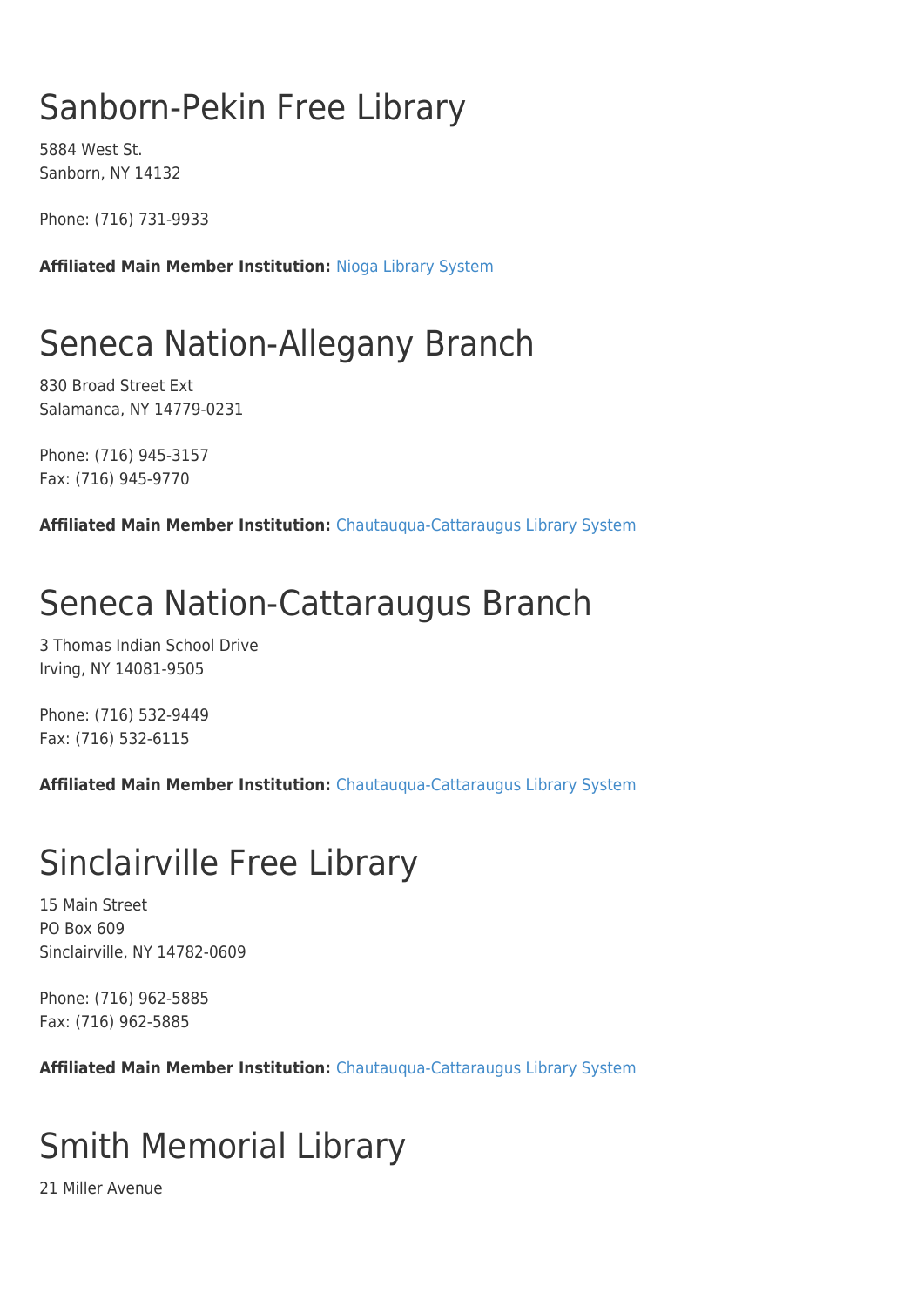P.O. Box 1093 Chautauqua, NY 14722-1093

Phone: (716) 357-6296 Fax: (716) 357-3657

**Affiliated Main Member Institution:** [Chautauqua-Cattaraugus Library System](http://www.wnylrc.org/membership/member/20)

## System Office - B&ECPL

1 Lafayette Square Buffalo, NY 14203-1887

**InfoPass Participant:** No **NY Heritage Participant:** No **Affiliated Main Member Institution:** [Buffalo and Erie County Public Library](http://www.wnylrc.org/membership/member/6)

#### System Office - Chautauqua-Cattaraugus Library System

106 West Fifth Street Jamestown, NY 14701-5000

Phone: (716) 664-6675

**InfoPass Participant:** No **NY Heritage Participant:** No **Affiliated Main Member Institution:** [Chautauqua-Cattaraugus Library System](http://www.wnylrc.org/membership/member/20)

### System Office - Nioga Library System

6575 Wheeler Road Lockport, NY 14094

Phone: (716) 434-6167

**InfoPass Participant:** No **NY Heritage Participant:** No **Affiliated Main Member Institution:** [Nioga Library System](http://www.wnylrc.org/membership/member/59)

### Town of Tonawanda Public Library Kenilworth Branch

318 Montrose Avenue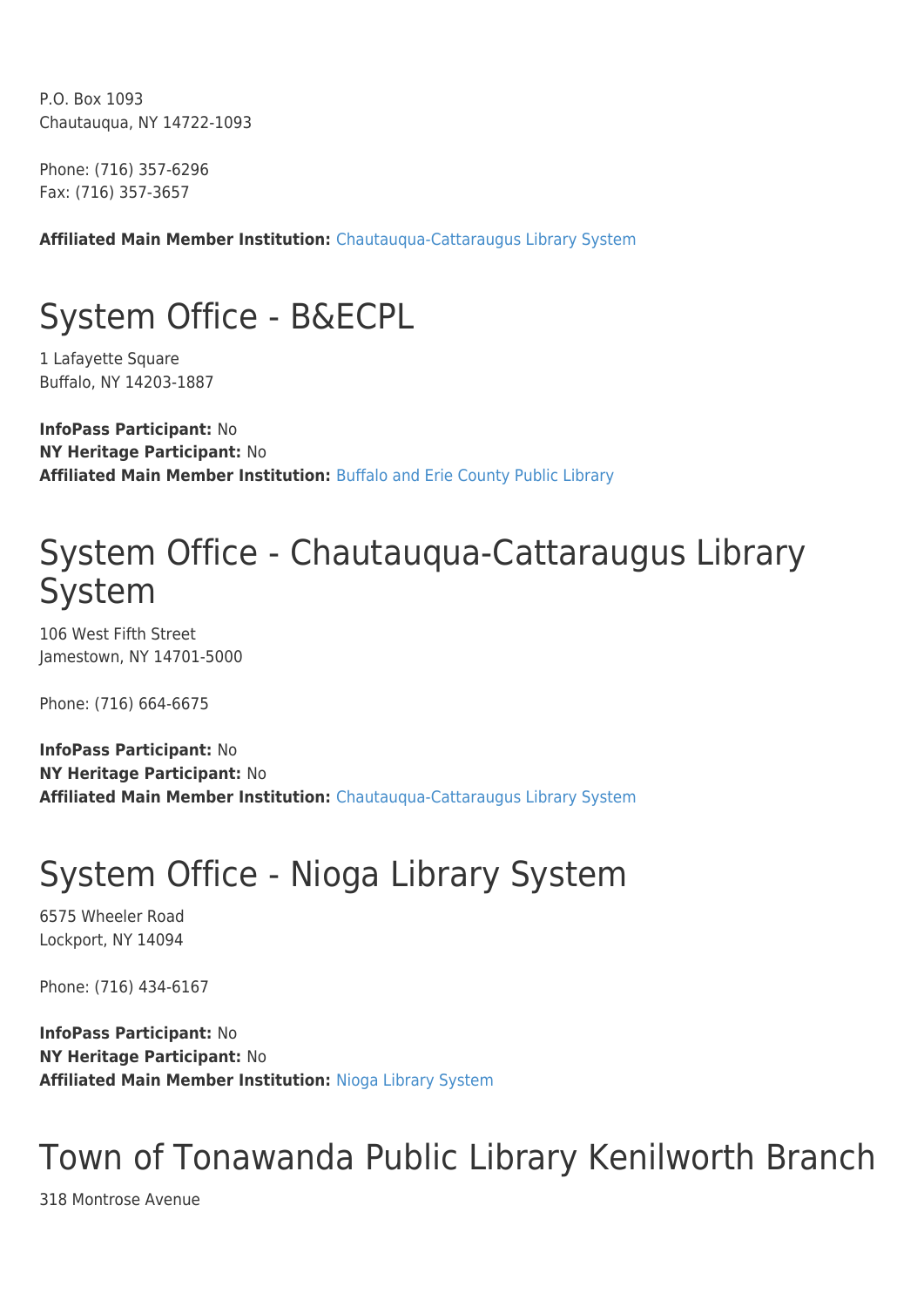Buffalo, NY 14223

Phone: 834-7657

**Affiliated Main Member Institution:** [Buffalo and Erie County Public Library](http://www.wnylrc.org/membership/member/6)

#### Town of Tonawanda Public Library Kenmore Branch Library

160 Delaware Avenue Kenmore, NY 14217

Phone: 873-2842 Fax: 873-8416

**Affiliated Main Member Institution:** [Buffalo and Erie County Public Library](http://www.wnylrc.org/membership/member/6)

### West Seneca Public Library

1300 Union Road West Seneca, NY 14224

Phone: 674-2928 Fax: 674-9206

**Affiliated Main Member Institution:** [Buffalo and Erie County Public Library](http://www.wnylrc.org/membership/member/6)

## Wilson Community Library

265 Young Street PO Box 579 Wilson, NY 14172

Phone: (716) 751-6070 Fax: (716) 751-6526

**Affiliated Main Member Institution:** [Nioga Library System](http://www.wnylrc.org/membership/member/59)

## Woodward Memorial Library

7 Wolcott Street LeRoy, NY 14482